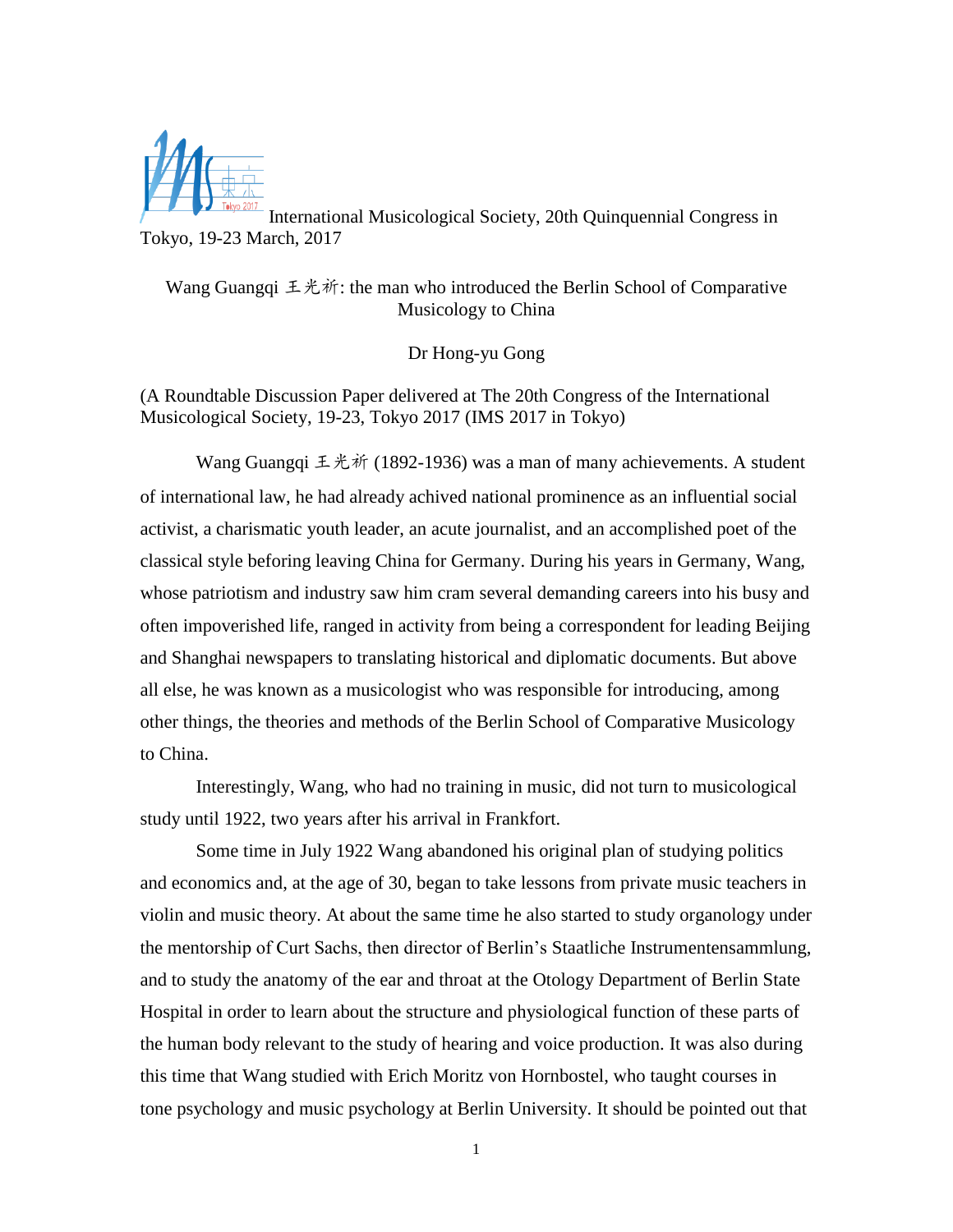Wang Guangqi did not study music for the sake of aesthetic enjoyment or as part of his intellectual pursuits. Rather, convinced that music was the best means for social transformation, Wang attempted to construct a form of "national music" ( $\mathbb{B}$   $\mathbb{R}$ ) for China by reviving the Confucian concept of 禮樂 (rites and music) that would now be founded on the basis of Western principles.

While persuing private studies in Western music and musicology, Wang must also have read widely about music in Western literature because it was at this time that he began to publish articles and books in China on all aspects of Western music. From 1923 to 1931, he wrote some sixteen books and an equal number of articles on all aspects of Western and Chinese music.

If there is any pattern to be observed in the appearance of these books and articles, one could establish these rough categories: works describing musical life in Germany appeared between 1923 and 1928, books about the history and general achivements of Western music, although spannning the whole period of his time in both Berlin and Bonn, were mainly written from 1924 to 1931, works promoting music education appeared between 1925 and 1928, works pertaining to comparative musicology were mostly written from 1924 to 1929 before his enrolment in the University of Berlin, and, with the exception of his doctoral thesis, the scholarly works on Chinese music were completed prior to his move to Bonn in 1932. All but two of his books were published by the Shanghai-based Zhonghua Book Company.

## *Wang Guangqi as a Transmitter of Comparative Musicology*

Wang was first exposed to the concepts, methods and findings of the so-called Berlin School of Comparative Musicology shortly after he moved to Berlin in 1922, even though he did not formally enrol at the University of Berlin until April 1927. Berlin in the 1920s was a world-renowned research centre for comparative musicology "with the Berlin Phonogramm-Archiv as the center of a worldwide network of scholarly discourse, of gatherers of information and recordings, a fountainhead of ideas." The strong tradition of comparative musicology at the University of Berlin can be traced back to the psychologist and philosopher Carl Stumpf who started the Institute of Psychology and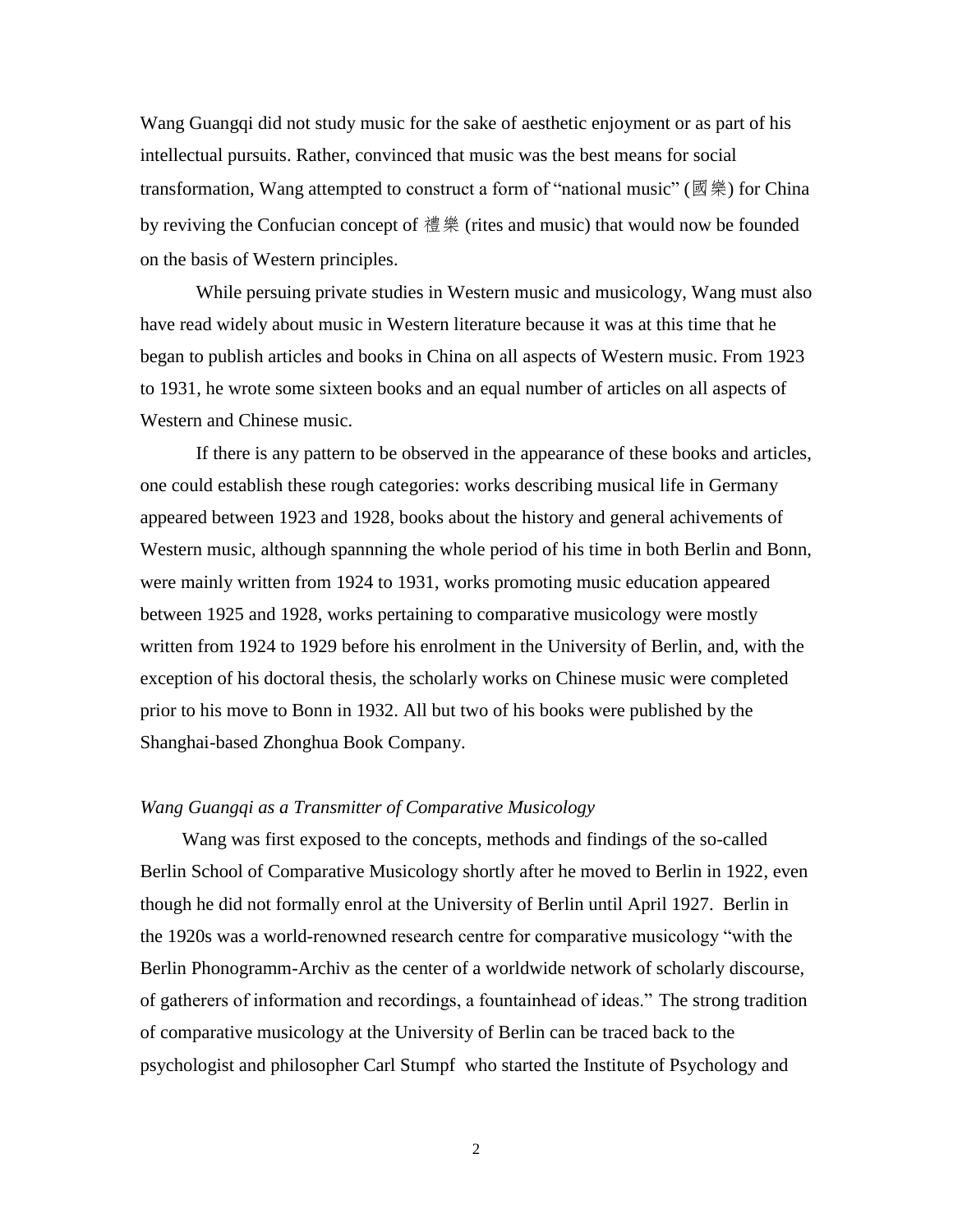the Phonogramm-Archiv in 1900. This tradition was inherited and strengthened by Erich Moritz von Hornbostel, Otto Abraham, Curt Sachs, Robert Lach, and Marius Schneider.

Living in the "Golden Age of comparative musicology" and taking courses with Hornbostel (tone psychology and music psychology) and Sachs (organology), Wang was quick to introduce to Chinese readers the concepts, methods and findings of the school by writing a number of books in this field. These include Wang's first major study of the development of Western music,《歐洲音樂進化論》[*On the Evolution of European Music*] (completed in 1923 and published in 1924), his subsequent explorations into the tone systems of Eastern nations,《東西樂制之研究》[*On the Tone Systems of East and West*] (completed in the winter of 1924 and published in January 1926),《東方民族之音 樂》[*Musics of the Peoples of Eastern Nations*] (completed in November 1925 and published in February 1933), and his article "中西樂制之異同" [The similarities and differences between Chinese and Western music] highlighting the "similarities and differences between Chinese and Western Music".

Yu Renhao, a Beijing-based musicologist who was one of the first to make an indepth study of Wang's connection with the Berlin School of Comapartive Musicology, has demonstrated that its influence on Wang is mainly manifested in three areas: his belief in the evolutionary process of music; his application of the theory of cultural circles in music (*Kulturkreislehre*); and his choice of research topics and areas of focus. Indeed, the most salient features of the Berlin School of Comparative Musicology are its idea of musical evolutionism and its focus on the origins of music. The study of musical instruments was another important field for this school. Both Hornbostel and Sachs were strong advocates of the theories of musical evolutionalism and difussionism, sometimes also called "culture-circle" (*Kulturkreislehre*) theory. These theories found their way into almost all of Wang's writings on music. In his *On the Evolution of European Music,* for instance, Wang made it clear that he aimed to give a concise account of the evolutionary process of European music from the time of the Greek lyric poet Pindar to that of Beethoven. Clearly applying the theories and methdologies of his mentors, Wang describes the evolutionary process of European music from simple medieval monophony to more complex polyphony, and ultimately to homophony.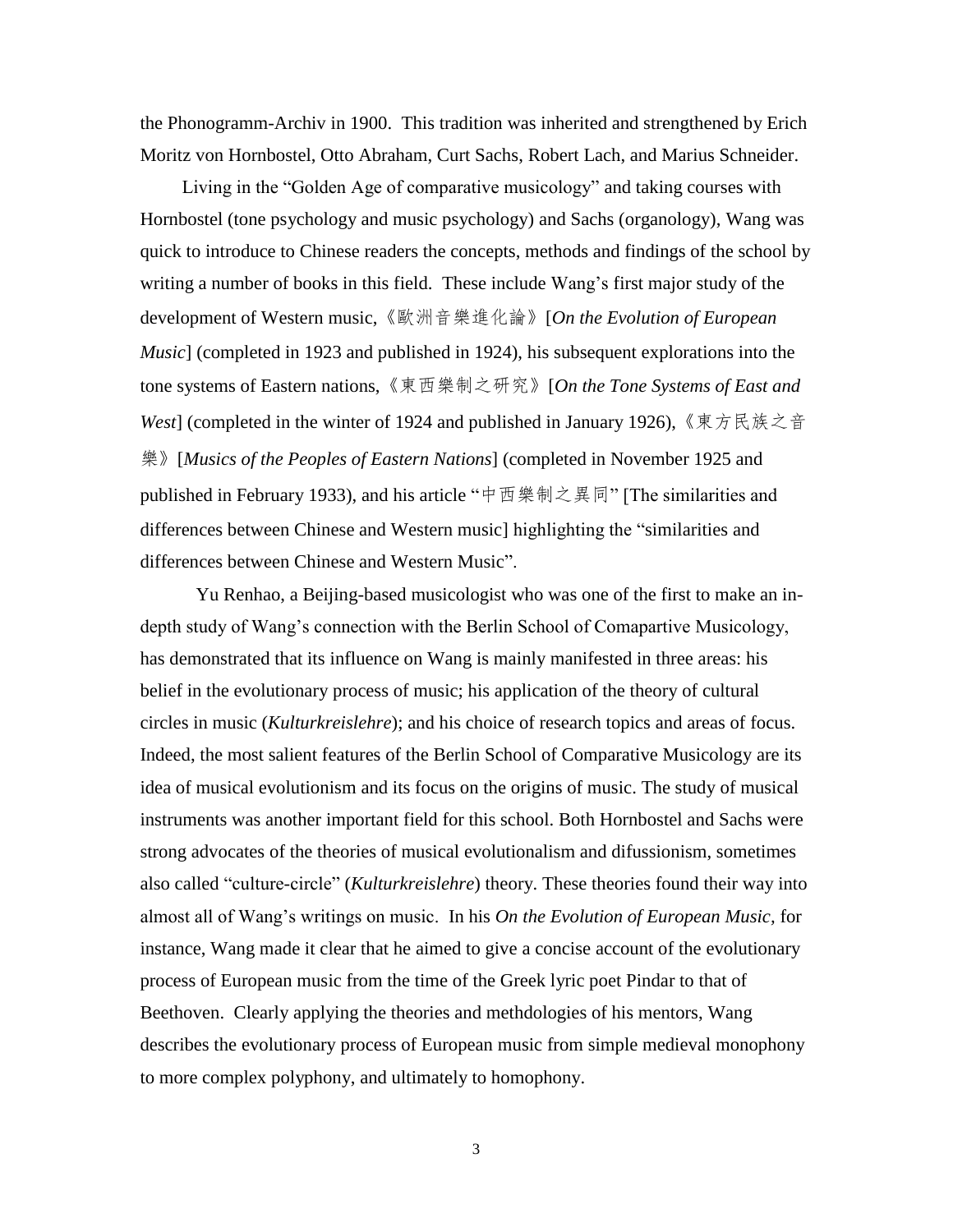Continuing in the same evolutionary vein, Wang in his *On the Tone Systems of Orient and Occident* provides the readers with a detailed analysis and mathematical calculations of the tone systems of China, Europe, Persia, Arabia and India. It is in this book that Wang made an assertion that although everything in the China of his day was in a state of backwardness, the study of tone system, or rather the study of theories of temperament (*lü*律) and mode (*diao* 調), were highly developed in traditional China. Instead of demeaning themselves, Wang stated, Chinese people should be proud of this accomplishment and strive to bring it to perfection.

The influence of the theories of musical evolutionism of the Berlin School of Comaparative Musicology on Wang can also be seen in his other writings on music. The "Outline" and the fourth section of Chapter Two of Wang's《西洋音樂史綱要》 [*Summary of Western Music*] (1925) and the ubiquitous use of the term "進化" [evolution] in his《西洋音樂與戲劇》[*Western Music and Drama*] (1933),"中國音樂 短史"["A Brief History of Chinese Music"] (1928), and 《中國音樂史》[History of *Chinese Music*] (1934) are just some of the most obvious examples. His chapter on the origins of *lü*in the latter book, in particular, is based on the diffusionist view Sachs adopted in his *Geist und Werden der Musikinstrumente* [The Spirit and Evolution of the musical instrument] (1929).

Wang also applied the "culture-circle" theory to the study of Chinese scale and modal systems. In his *On the Tone Systems of East and West,* for example, he divided the world into three musical circles - China, Greece, and Persia/Arabia, and, following his mentor Hornbostel's theory, he argued that although the musical cultures of China and the West shared the same origin, namely both were shaped by the influence of ancient Babylon, they went on different paths of development. He believed, as argued in his article"中國樂制之發微" ["Exploration in the Chinese Tone System"], that the ancient Chinese measurement was based on the Babylonian unit of measurement.

Methodogically, Wang was strongly influenced by the so-called "Hornbostel paradigm", which has a strong focus on "scalar structures and pitch relations and giving attention to singing style and tone colour". This influence is manifested most clearly in his《東方民族之音樂》[*Musics of the Peoples of Eastern Nations*] which is in fact an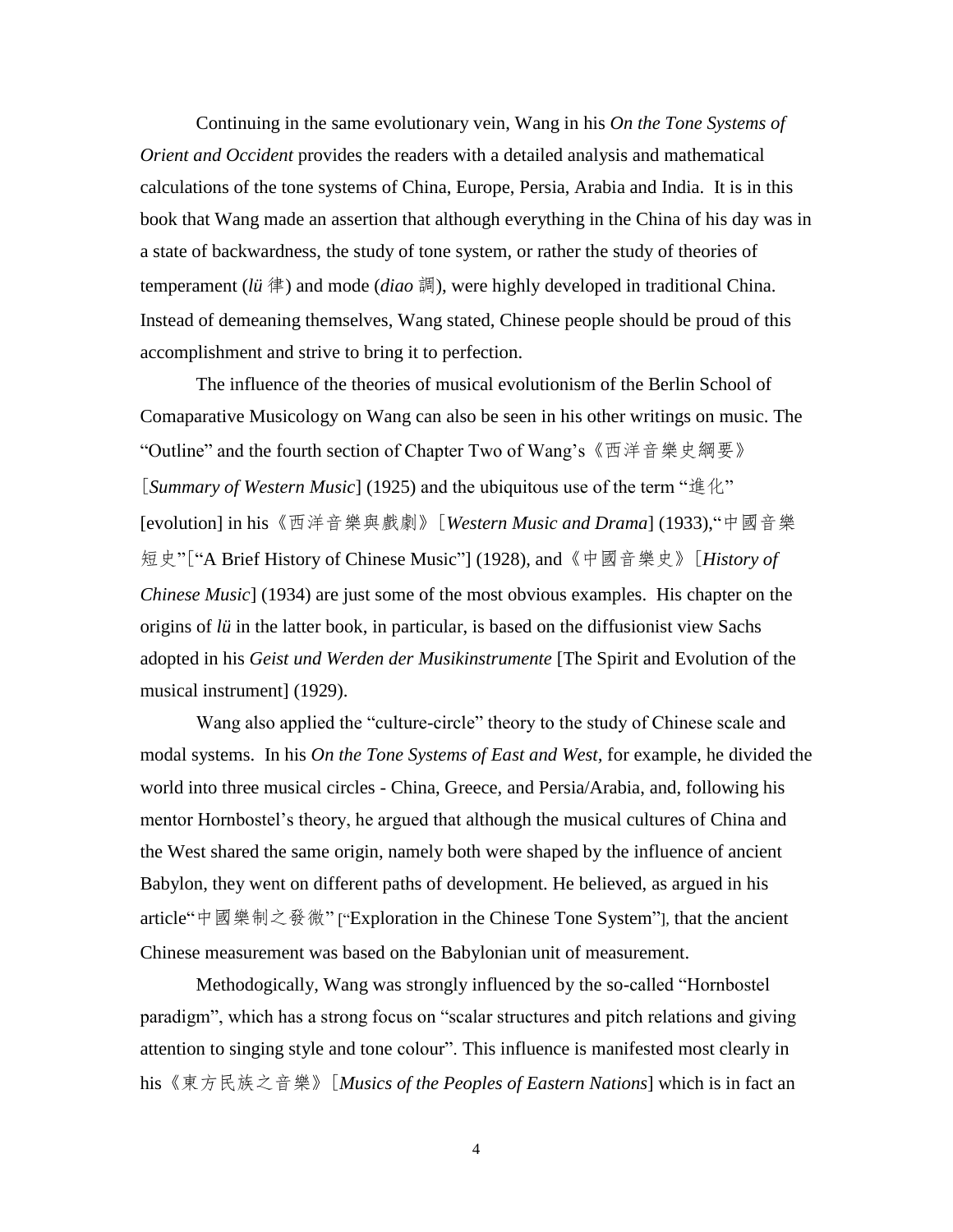amended version of Wang's previous work *On the Tone Systems of Orient and Occident*. In this book, Wang gives an account of the musics of Asian nations, comparing their similarities and differences on the basis of scalar structures and pitch relations. It is in this book that Wang first introduced the concept of "比較音樂學" (Vergleichende Musikwissenschaft; comparative musicology) and highlighted its scope of research. It is also in this book that Wang acquainted Chinese readers with the scholarly achievements of A. J. Ellis (1814-1890) by mentioning his monumental work *On the Musical Scales of Various Nations*.

The influence of Hornbostel and Sachs on Wang is perhaps nowhere more clearly manifested than in his adoption of the Hornbostel-Sachs system of classifying musical instruments and his application of the "culture-circle" theory to the study of scale and modal systems. In his *History of Chinese Music,* Wang discussed the difficulty of using the traditional " $\wedge \tilde{\sigma}$ " (eight sound materials) system to classify Chinese musical instruments and adopted the Hornbostel-Sachs system of classification. In the same book Wang also used the diffusionist theory to explain the origins and development of Chinese music.

In addition to applying the theories of cultural evolutionism and diffusionism in his studies of both Chinese and Western music, Wang was also the first to introduce the theories and works of Carl Stumpf, commonly regarded as the father of the Berlin School of Comparative Musicology, to China. In his book《音學》[*A Study of Tones*], for example, Wang drew on the theories and findings in Stumpf's *Psychology of Tone* and gave an introductory account of Western studies of the phenomenon of sound as a stimulus at once physical, physiological, and psychological. In an article entitled "聲音 心理樂學" ["Tone Psychology"], he described Stumpf's views concerning the perception of consonance and dissonance and highlighted his psychological approach to the physics of sound.

Although Wang's writings contained ideas from his mentors, he also used other sources he found in German libraries and private collections to help formulate his arguments. For example, he was certainly aware of the research on Tang music and Biwa done by Japanese scholars such as Tababe Hisao 田邊尚雄, and the Chapters on "樂器之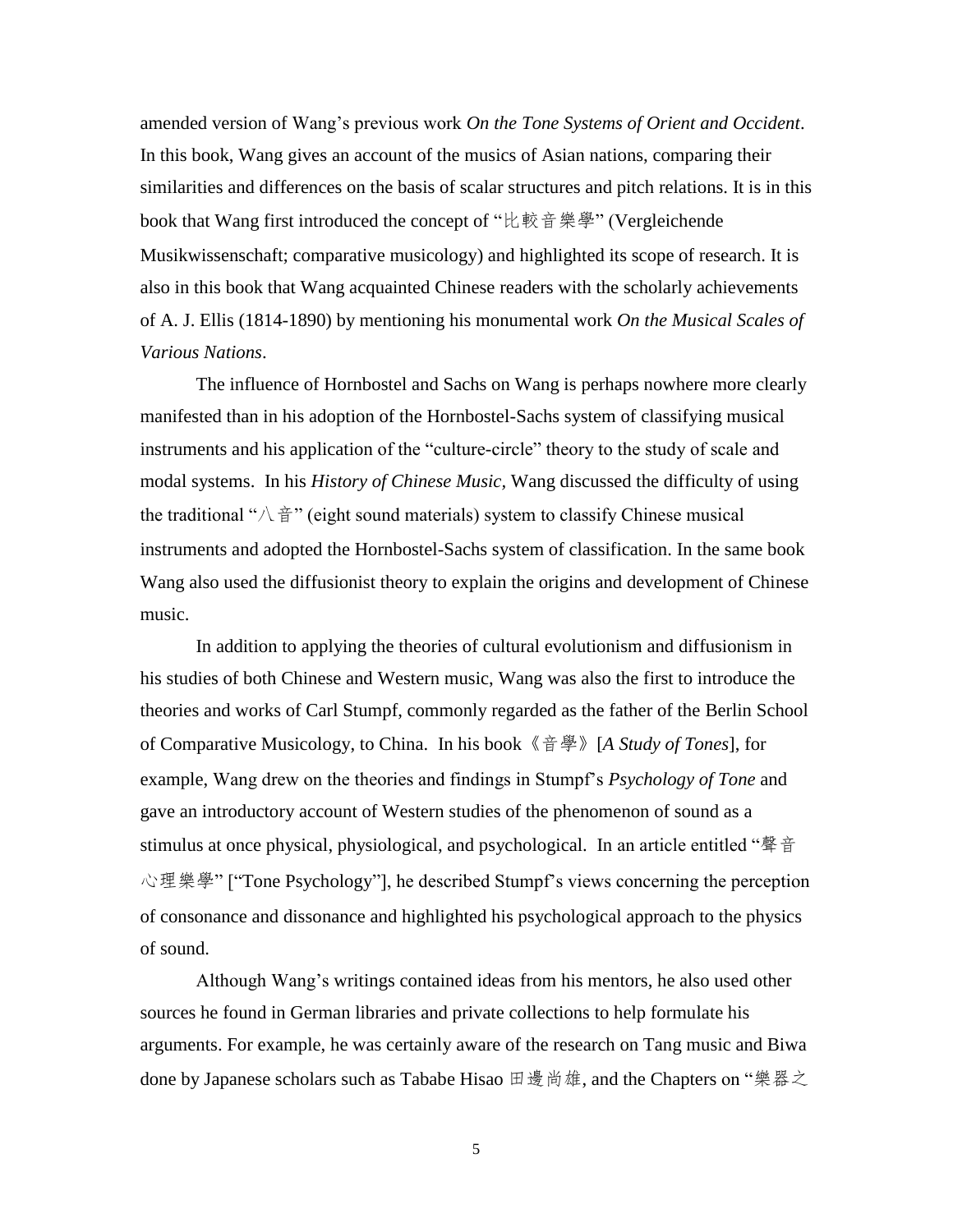進化" [The evolution of musical instruments] and "器樂之進化" [The evolution of instrumental music]of his《中國音樂史》(1934) (The history of Chinese music) were largely drawn from the works of French and German Sinologists (i.e. Maurice Courant's *Essai historique sur la musique classique des Chinois* (Historical essays on Chinese classical music) and E. Fischer's "Beitri ge zur Erforschungde r chinesisohen Musik"). In the preface of his PhD thesis "Ueber die chinesische klassiche Oper, 1530-1860" [On Classical Chinese Opera, 1530-1860], he acknowledged his indetedness to such French, British and Chinese sinologists as Bazin, Tcheng Kitong (陳季同), Gotschall, Stanton, Jacobleff, George Soulie de Morant and L. C. Arlington.

Wang led many lives during his sixteen years in Germany, three of which stand out as most significant – first as a pioneer of Western music in China, then as a transmitter of the theories and methods of the Berlin School of Musicology, and finally as an explicator of Chinese music to the German public. In all three his role was significant. After all, he was the first Chinese person to earn a doctorate in musicology from a German university and his writings on Western music were not only among the earliest publications on the subject but also the most comprehensive in China before the 1960s.

Wang's second role, as as a transmitter of the theories and methods of the Berlin School of Musicology, has been described by a modern scholar as significant but that his influence in this area was negligible. "In the China of the 1920s and '30s," the scholar writes, "his work did not receive the attention it deserved, and for the next forty years or more, right up until the early 1980s, there was no research done on his work at all." This is not entrely true. In fact, Wang's work in comparative musicology was taken notice of not only by Chinese scholars but by Japanese scholars as well. Shortly after the publication of Wang's *On the Tone Systems of East and West* in 1926, Yang Molei 楊沒 累(1897-1928), a Beijing-based music scholar, wrote a review discussing Wang's and Tanabe Hisao's work on pitch calculation. Ten years later, Shen Youding 沈有鼎 (1908- 1989), the philosopher and an expert in mathematical logic, published a lengthy review in the *Journal of Tsinghua University* to praise Wang's contribution. The book itself was so well-received that it had to be reprinted in 1928 and 1936. In 1958 the book, along with *Music of Eastern Nations*, was again reprinted in Beijing. The Japanese musicologist,